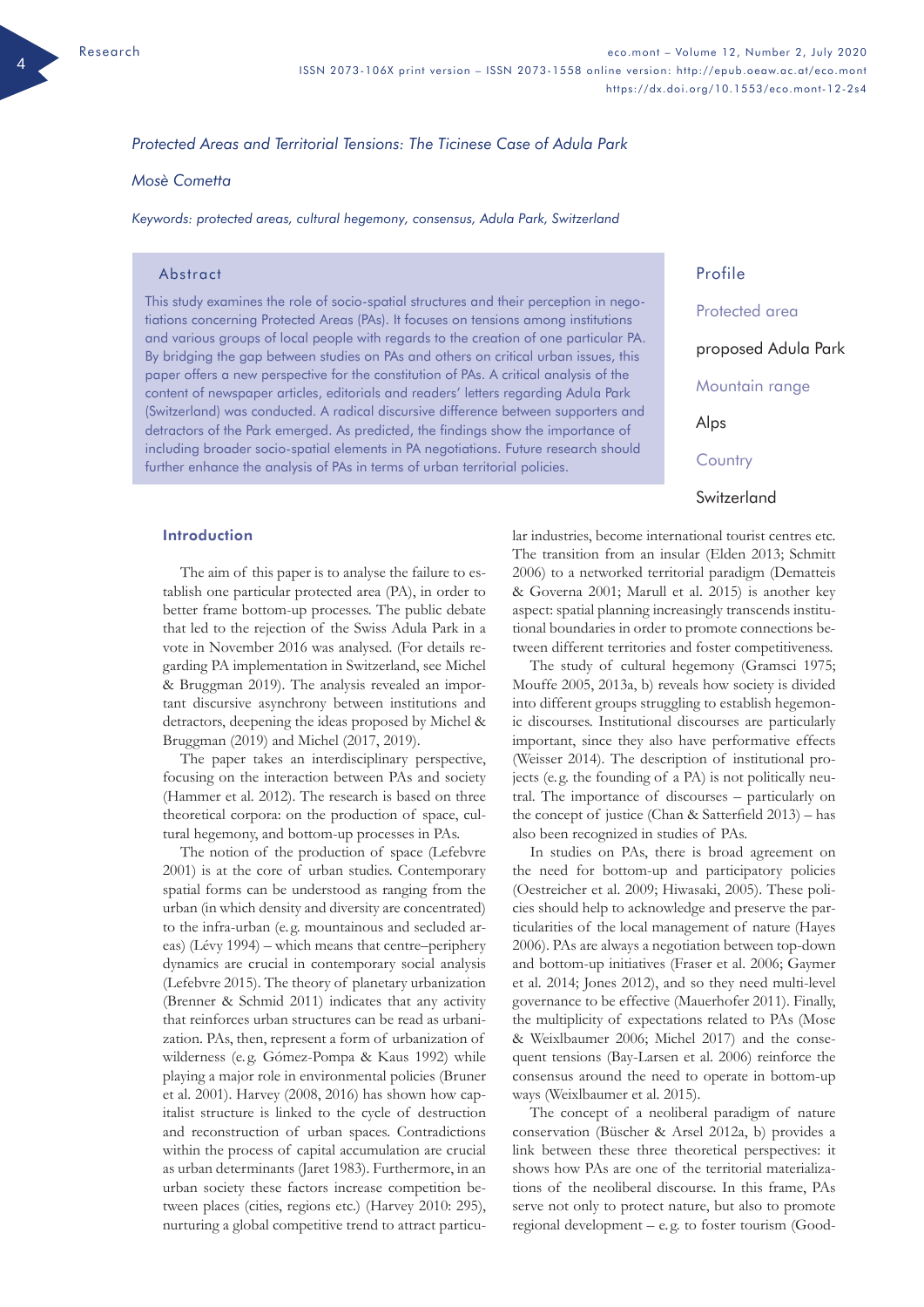

*Figure 1 – Proposed perimeter of Adula Park and Ticino population details..*

win 2002). This is possible thanks to the inclusion of anthropic goals in the management of PAs (Oldekop et al. 2015).

# Study Area

The proposed Adula Park (Mount Adula's central peak is located at 46° 29'N, 9° 2'E) would have been the second largest National Park in Switzerland. In

contrast to the Engadin Park, it would also have guaranteed protection of anthropic interests (in a buffer zone comprising most of the territory involved in the project). The project followed a bottom-up, participatory process but was rejected in a vote at commune level. This study has focused on the Ticino part of the Park, that is the sparsely populated Blenio Valley (Figure 1), with its 5 714 residents in 2015 (USTAT 2018c).



*Figure 2 – Number of newspaper texts analysed, based on year of publication.*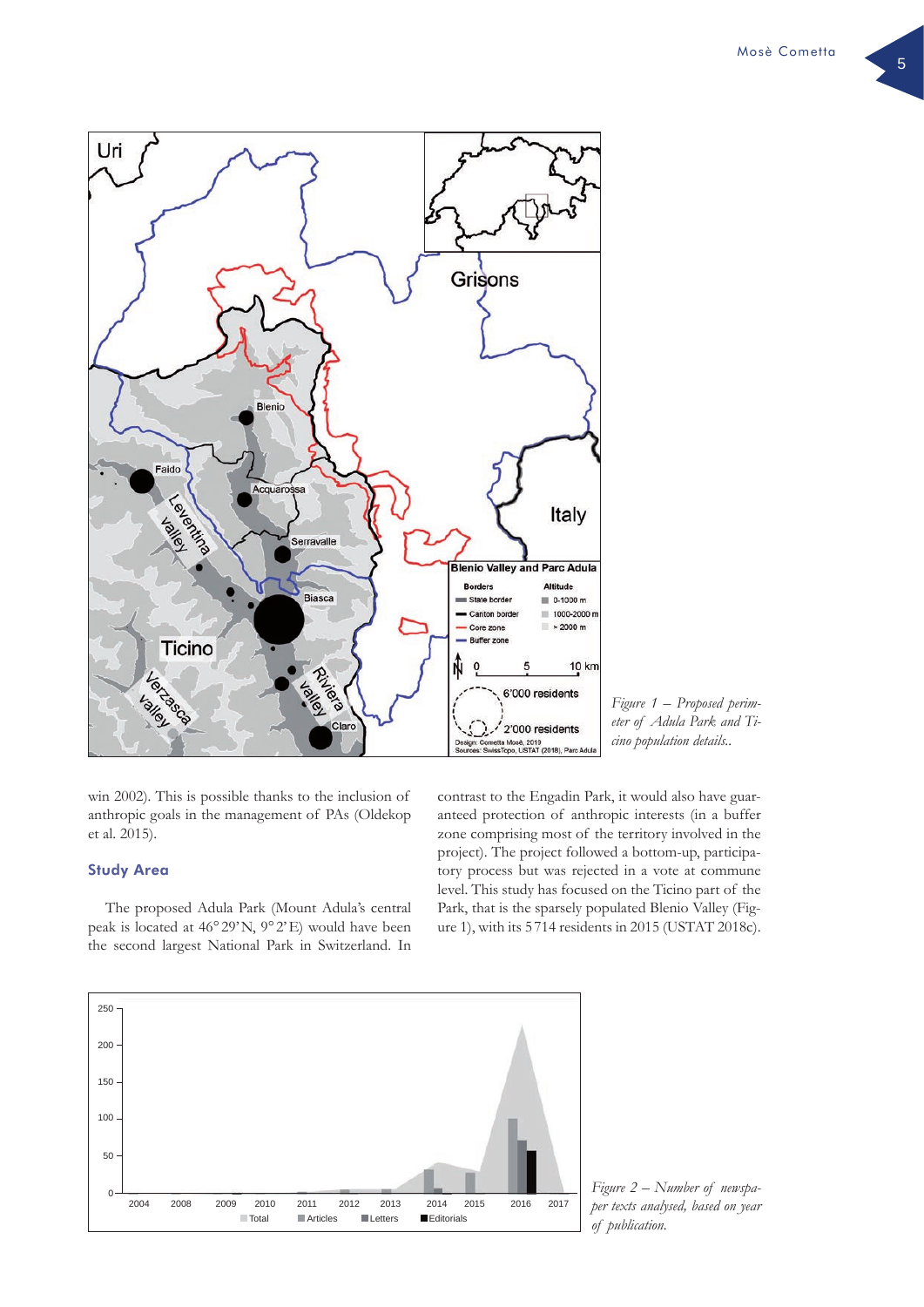|      | Advocates' arguments |                   |                 |                    |            | Detractors' arguments |                  |                     |                       |           |                             |
|------|----------------------|-------------------|-----------------|--------------------|------------|-----------------------|------------------|---------------------|-----------------------|-----------|-----------------------------|
|      | Transparency         | Acceptable limits | Economic growth | Park Reversibility | Visibility | Lack of clarity       | Excessive limits | Loss of sovereignty | Poor economic effects | Fake news | Irreversibility of the Park |
| 2008 |                      |                   |                 |                    |            |                       |                  |                     |                       |           |                             |
| 2009 |                      |                   |                 |                    |            |                       |                  |                     |                       |           |                             |
| 2010 |                      |                   |                 |                    |            |                       |                  |                     |                       |           |                             |
| 2011 |                      |                   |                 |                    |            |                       |                  |                     |                       |           |                             |
| 2012 |                      |                   |                 |                    |            |                       |                  |                     |                       |           |                             |
| 2013 |                      |                   |                 |                    |            |                       |                  |                     |                       |           |                             |
| 2014 |                      |                   |                 |                    |            |                       |                  |                     |                       |           |                             |
| 2015 |                      |                   |                 |                    |            |                       |                  |                     |                       |           |                             |
| 2016 |                      |                   |                 |                    |            |                       |                  |                     |                       |           |                             |
| 2017 |                      |                   |                 |                    |            |                       |                  |                     |                       |           |                             |

*Table 1 – Expressions of opinion about the Park (blue: positive; red: negative) in the media debate.* 

#### Methodology

334 newspaper articles and readers' letters from *Corriere del Ticino* (CdT) and *laRegione* (lR) – the major newspapers in Ticino – were studied using Atlas. Ti software. These items were published between 01.01.2004 and 31.12.2017 (Figure 2). Quotations from the letters were translated into English. Data was collected and analysed in 2018.

Critical analysis (Foucault 2015; Hajer 2003) and content analysis (Mucchielli 1996) perspectives were mobilized to gain an understanding of the motivations that led to the results of the vote. As previously shown by Kohlbacher (2006) and Wodak & Reisigl (2016), the combination of qualitative and critical discursive analyses brought together both problem-oriented and theory-guided approaches.

### **Results**

Analysis of the media debate – especially regarding readers' letters – shows a clear difference between supporters and opponents of the Park where the focus of their arguments is concerned. The former described the Park positively, highlighting the visibility that the Park would offer to the region, as well as the economic growth it would drive. Supporters also focused on the transparency and reversibility of the project, and the idea that the delimitation of the core zone was fair and acceptable. The opponents' arguments, which only started to emerge during 2014 (Table 1), focused on negative criticism of the process involved in the Park's creation, perceived as obscure, irreversible and excessively limiting to human freedom, including in the buffer zone. The Park was also seen as economically pointless and politically dangerous for the sovereignty of local communities. Critics of the project also denounced what they perceived to be acts of statefinanced propaganda by the organizers.

Economic growth, centred on the development of tourism guaranteed by the visibility of the National Park label, was one of the strong arguments of the Park's supporters. Adula Park was perceived by its advocates to be the last hope for the economic development of the valley. *"If we want to keep this Valley alive and ensure that it does not become only a dormitory zone with a weak tourism sector, few services and scarcely any attractions, we must embrace this challenge and try"* (Rigozzi & Vitali, CdT, 03.10.2016: 29), claimed two Blenio legislative assembly members. Economic growth was closely linked to visibility. Accordingly, the Mayor of Blenio stated that "*it is not enough to design and build tourism infrastructures if we do not create the attractor element that will make our region known and attractive on a Swiss, European and international level, [as a place] which can be visited as part of the largest Swiss national park: the Adula Park*" (Truaisch, CdT, 30.09.2016: 42).

Economic growth is seen as an agent of development that upholds freedom. According to the supporters, the Park would impose a small loss of freedom to hike, which would be generously compensated for by the socio-economic outcomes. *"What is freedom? Freedom 'is many things'. Freedom is, for example, 'being able to' go hiking in the mountains [...]. Freedom, however, is also being able to carry out a work activity at home to decently maintain a family. Today, many young people 'are no longer free' to work in the valley. The park would give them and all of us more possibilities"* (Bricalli, CdT, 24.11.2016: 37).

In addition to the idea that the restrictions that the project would impose were reasonable, many supporters stated that even the core zone was still basically accessible. *"There will be few new constraints, and they will only touch the core zone, which includes 142 km2 over a total area of 1 250 km2 , and is, for the most part, situated above 3 000 metres. Huts, cottages and mountain pastures will be able to continue their activities even in the core areas of the park. If it is true that you will not be allowed to leave the paths, it is equally true that in the core zone alone we will have 60 km of paths, 157 summer itineraries and 113 winter trails that will allow us to frequent the mountains, both in summer and during the winter"* (Lechleitner, lR, 16.11.2016: 27).

Concerns about restrictions were depicted as irrational. The project was seen as bottom-up and transparent: *"The intentions of the park [were] highlighted in a transparent way over the years and explained to the population during the numerous public meetings, as well as [being] available during the three months of public consultation of the 'Charta'"* (Galli, CdT, 06.06.2016: 45). No hidden goal was associated with the Park. Furthermore, supporters claimed that opponents of the project were moved by personal interest and misinformation. *"Public debates* [organized by the promoters to present the project to the population before the vote] *highlighted the juxtaposition of opinions […] from among those who feel satisfied with the existing*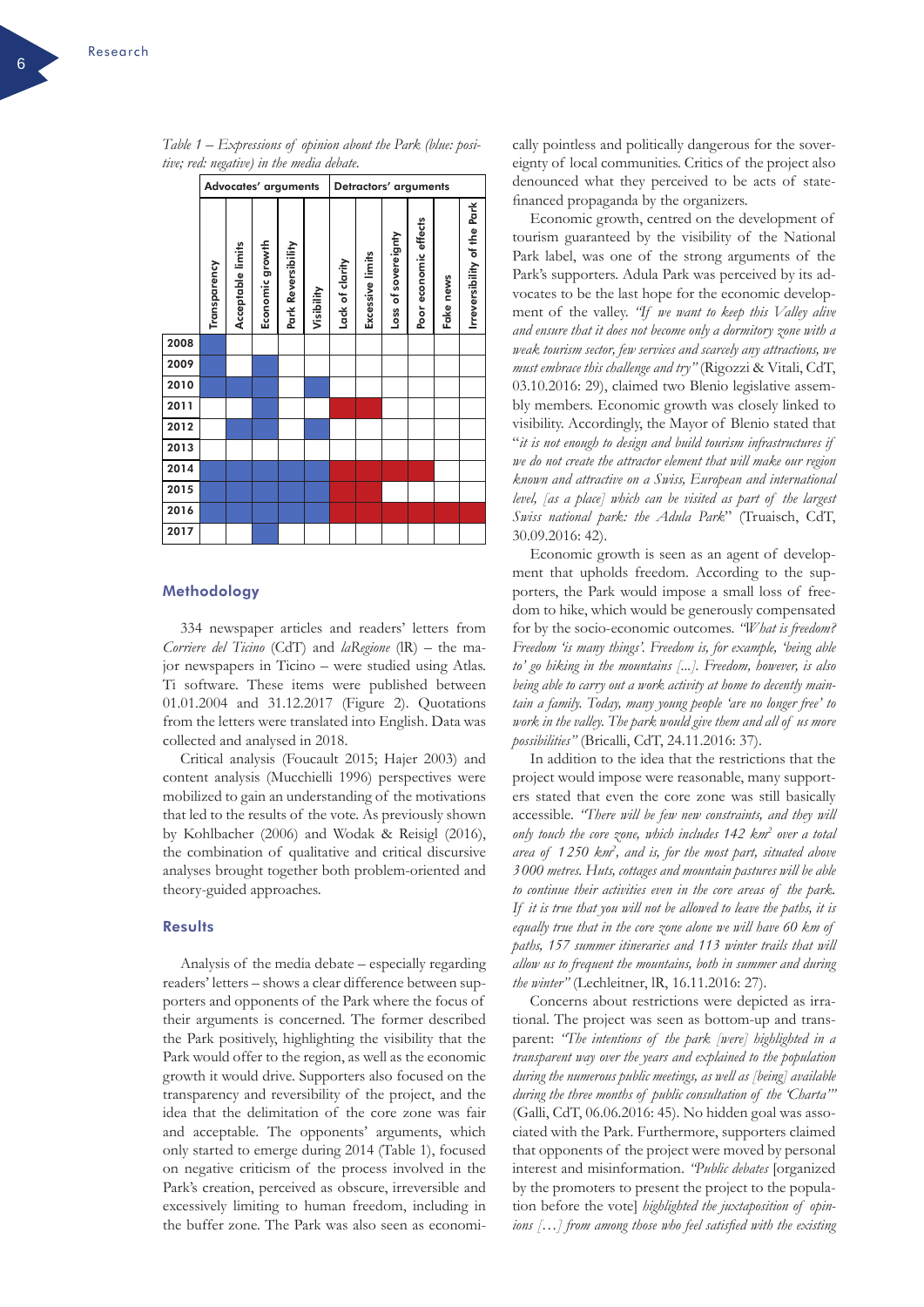

*situation (lucky them) – they fight for the defence of personal or categorical interests – and […] those who have instead taken the trouble to investigate the contents of an idea which has allowed the Park to financially support about twenty bottom-up projects since its preliminary phase"* (Baggi, lR, 29.10.2016: 30).

As previously stated, detractors had been challenging Adula Park on another discursive level. Their arguments were more broadly linked to scepticism and lack of confidence. *"We have been told that nothing will change in the buffer zone. One wonders then why they want this area. […] One wonders why in Zernez, in the Engadine, they did not want to add a new buffer zone to their National Park. […] It is certain that the Engadinese understood that the introduction of a buffer zone would have involved only restrictions"*  (Devittori, CdT, 05.10.2016: 37). Despite the claims of both the Park's promoters and the authorities, opponents feared top-down impositions on their way of life. They were particularly sensitive to the topic of the presence of large predators – a concern which manifests the difficult balance between conservation and anthropocentric interests. "*The Blenio Valley will become an experimental laboratory. While in Switzerland and in Europe we are moving towards reducing the presence of the wolf, for the Blenio Valley they hope for a massive presence of the predator to increase tourism"* (Bini, lR, 08.10.2016: 30). Although the wolf and bear populations are managed by the federal government and not by the Park organization, opponents feared the decisional power of the

*Figure 3 – Urban structure of Ticino.*

Park. From this perspective, accepting the Park would mean a clear loss of sovereignty. *"If the project is accepted, what will happen when the interests of the park come into conflict with our individual and collective interests? How much freedom will we still have to develop our projects?"* (Boggini, CdT, 14.10.2016: 45). Regarding development of the region, opponents wanted to initiate certain projects, *"but chosen by us and not driven by Bernese bureaucrats or even from Brussels"* (Devittori, CdT, 03.11.2016: 36).

The Park was seen as an imposed, top-down, project, as something imagined from far away, that disregarded local practices and traditional lifestyles. Despite all the efforts of inclusion by the promoters, Adula Park was perceived as a project that threatened the local way of life. Doubts were cast on the reversibility of the project (which would have been guaranteed by confirmatory votes every 10 years). *"If you vote yes, you won't be able to leave. This is certain and is not a far-fetched opinion. Nobody has informed us in detail and fully about what it means to be in a park forever"* (Devittori, CdT, 25.10.2016: 34). Thus, supporters, institutions and the Adula Park organization were criticized for pushing an obscure project without telling people the truth. *"Reasons for rejecting Adula Park are certainly more solid than the undemonstrated promises, the myriad press releases released by the promoters, and an abstract concept without any certainty"* (Fraschina, CdT, 13.10.2016: 37), claimed a right-wing Blenio legislative assembly member. Moreover, depict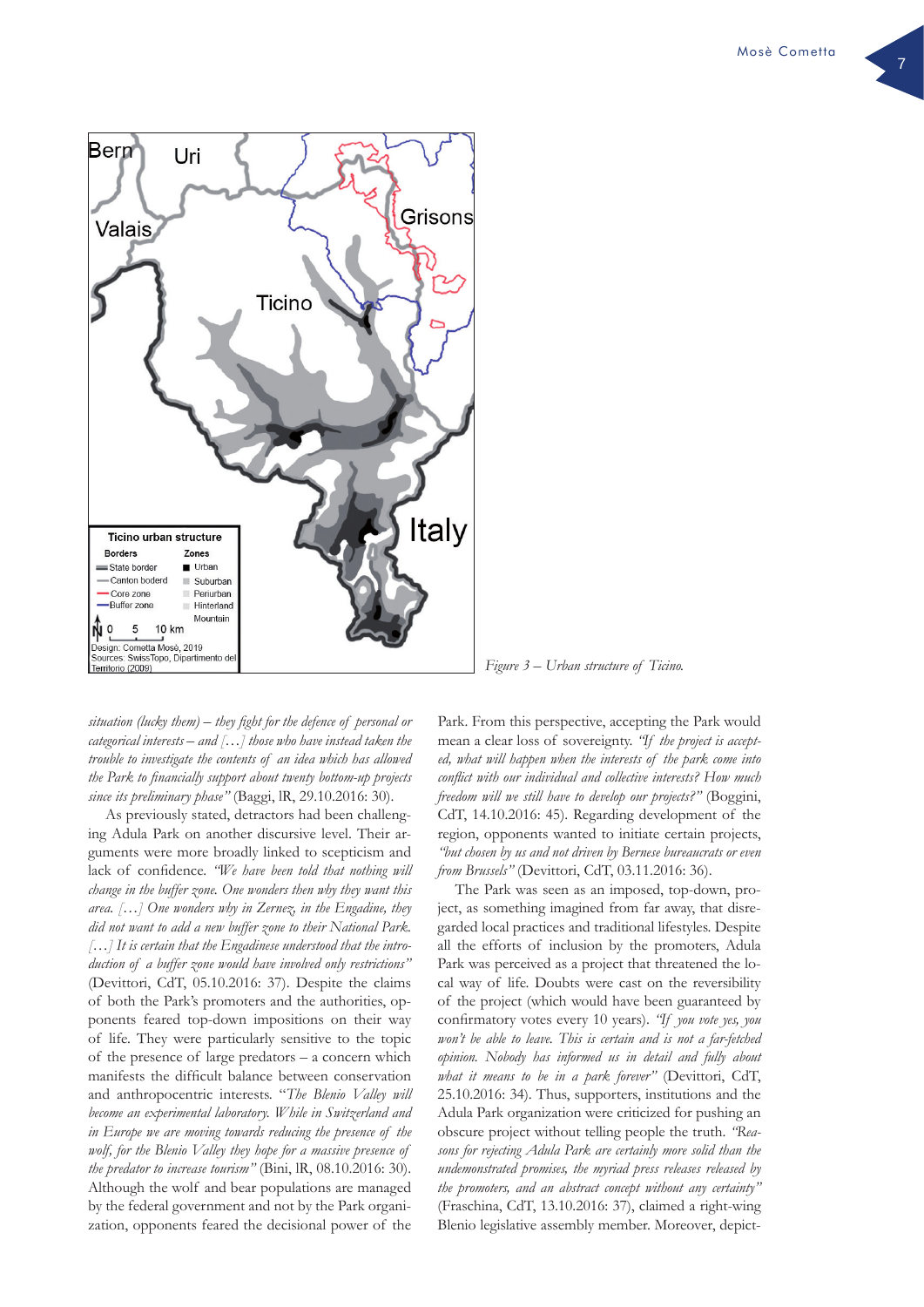ing supporters in a negative manner was a strategy of the opposition. *"I say no to this name and its symbols, to which many have adhered with an attitude close to fanaticism"* (Dalberti-Bassi, CdT, 19.11.2016: 37). The whole epistemic value of the project was undermined by affirming head-on opposition to science itself. *"Every time we come up with research, we create new constraints and restrictions that are unlikely to have a positive impact on the region"* (Zanini, CdT, 03.10.2016: 28), said a right-wing cantonal MP.

# **Discussion**

The differences between the arguments put forward by supporters and opponents of the Park, focusing on radically different concerns, are quite clear, and a constructive debate was therefore impossible. As shown by Michel (2019), underlying concepts of justice are at stake. This paper confirms Michel's findings, and further extends them to the Italian-speaking part of the Park. I propose, however, to add another layer of analysis: that of the territorial fabric (i. e. including both urban and infra-urban areas).

To understand Ticino's rejection of the Adula Park project, one needs first to be aware of the evolution of territorial policies in this Canton. Swiss territorial policies were founded on the principle of *decentralized centralization* (Salomon Cavin 2004, 2005). In this political frame, every region should receive public aid in order to develop (Schmid et al. 2006). The Blenio valley, like all other peripheral regions of Switzerland, benefited from financial help that provided important communal and regional autonomy. Because of the increase in global urban competition during the 90s (Harvey 2010) and a neoliberal turn in institutional governance (Ceschi 1998), this kind of policy was gradually abandoned. To avoid the risk that the entire Canton would become nothing more than an outlying residential area of Milan, the new cantonal masterplan (RCT 2009) stated that a more efficient allocation of economic resources was needed. This goal was pursued based on the principle of *functional specialization*, which divided the Canton into *urban* (urban to peri-urban) and *infraurban* (hinterland and mountains) zones (Figure 3). Subsequently, every region was forced to plan its development in accordance with broader cantonal goals. The Canton's competitiveness was at stake.

While according to the plan, urban parts of the Canton were to aim to increase their links to the nearby Italian towns of Como and Varese, infra-urban areas were to seek to collaborate with other alpine Cantons and to focus on agriculture, tourism and nature conservation. Adula Park was the key project for ensuring these results in the Blenio valley. The institutional perspective on the creation of the Park was thus clearly linked to large-scale neoliberal urban analysis (Harvey 2008): on the one hand, the arguments in favour of the Park were focused in particular on economic development (the so-called neoliberal paradigm for PAs (Büscher & Arsel 2012a, b)). On the other hand, spa-

tial planning criteria for promoting Adula Park from an institutional point of view were concentrated mainly on regional development and competitiveness – a structuring idea of the neoliberal paradigm (Foucault 2008). Since the integration of the Blenio valley in the broader urban network was mediated by the Park as a means of increasing tourism, we can understand the Park as a project of urbanization.

A better understanding of the urban setting of Ticino also leads to a deeper understanding of the disputes between supporters and detractors of the Park. Supporters never discussed Ticino's broader urban situation. Even among the most critical of the Park's supporters, the new urban setting was perceived as a fact and not a situation to be debated. Thus, they indirectly accepted the new institutional perspective. Conversely, detractors disputed indirectly the political shift between the two cantonal masterplans, depicting the valley's autonomy (founded on *decentralized centralization* policies) as legitimate, and the need to coordinate local development at cantonal level (following *functional specialization* policies) as an undemocratic submission of peripheral communities to bureaucrats' interests. From their point of view, the Park was a political instrument of both central powers and ecological organizations to override local sovereignty. Promises of financial development linked to the PA's creation (Job et al. 2006) were not sufficient to overcome the fear of losing sovereignty (Backhaus et al. 2018: 54).

Where the supporters wanted to discuss the concrete regulations of the Park, the opponents made more general criticisms, showing discontent because of the perceived abandonment and submission of the valleys. Furthermore, the arguments mobilized show radically different understandings of freedom. For the Park's supporters, freedom was the possibility of living in an economically prosperous environment; for its opponents, it was seen merely as the absence of imposed rules. For the former group, the region's central social problems were the poverty and peripherality which forced people to look for work outside the valley or emigrate. For the latter, conversely, the main problem was the increasingly invasive role of state goals in the valley's way of life. These differences seem to indicate a lack of acceptance by the detractors of the transition of the Blenio from a rural (autonomous) area to an infra-urban (interconnected) one (Lévy 1994): a dispute concerning hegemonic discourse (Gramsci 1975).

### Conclusion

By helping to better connect the populations of peripheral regions to the urban network, PAs can tackle exclusion. However, for this to happen, all territorial policies must be inclusive. Suspicions of being subjected to a central control are linked to the sense of unease brought on by urban transformations. The opponents of Adula Park prevailed because of the gen-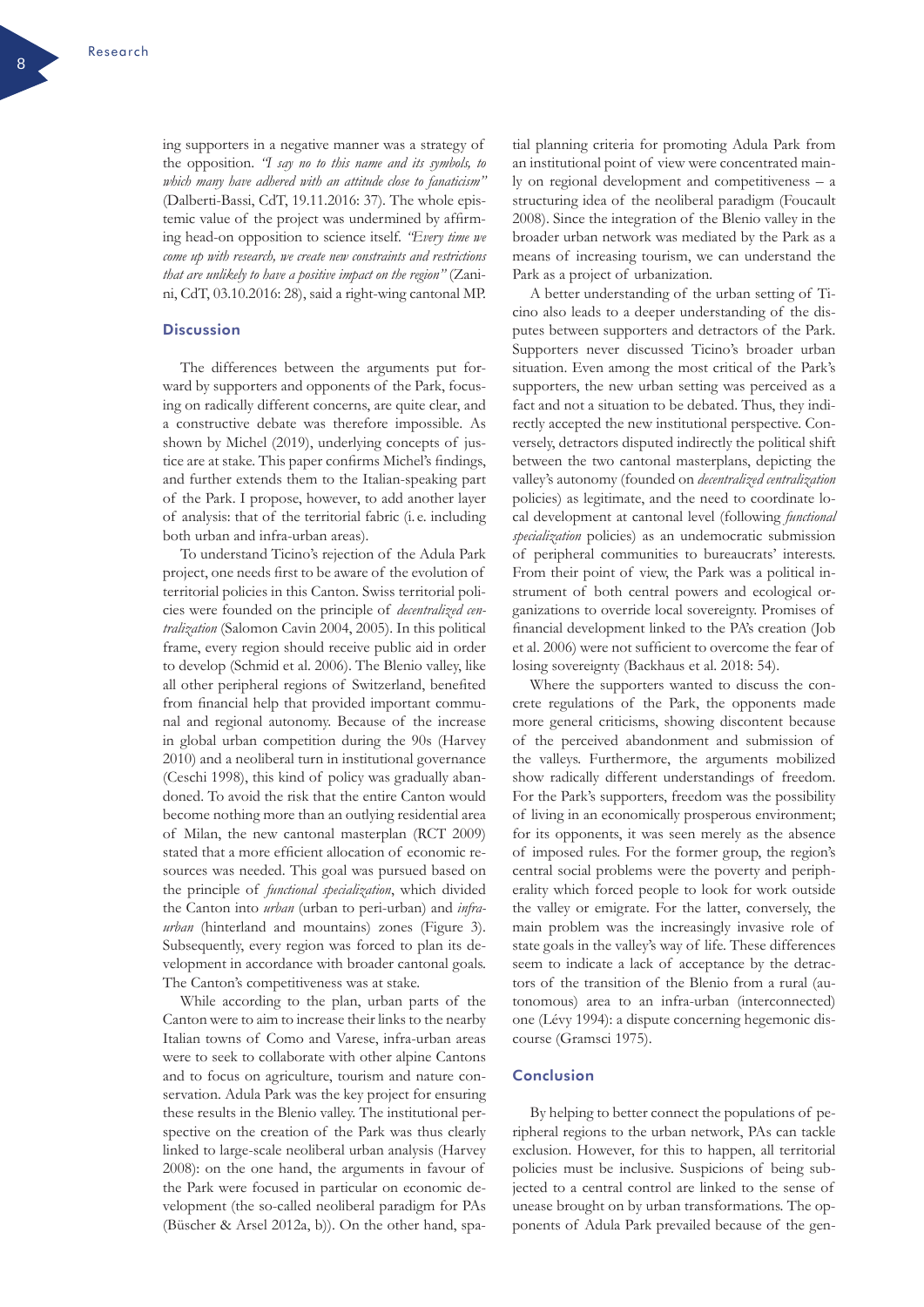eral anxiety felt by those in the peripheral area about submitting to external interests. I suggest that these difficulties cannot be solved within the process of creating a PA. More inclusive and participative spatial planning is needed at cantonal and federal levels. If the Park project remains an isolated example of a bottom-up approach within the broader top-down territorial policy, it will be rejected not so much for its content as for what it represents.

However, the aim of more inclusive policies is not to eliminate contrasting positions and establish a monolithic, universal consensus. Conflicts between different visions are at the heart of democracy and cannot be eliminated (Mouffe 2013a). Inclusive policies should, however, help to manage them in a more constructive way. Better governance would limit tensions, allowing problems to be addressed in a more rational way. With less concern about the loss of local sovereignty, opponents might have entered into the debate on the Park with more pertinent arguments, helping to improve the project.

I suggest that a fundamental problem that prevents the constructive management of tensions is the complete asynchrony between the discourses employed. If supporters and detractors argue on two radically different discursive levels, no debate can take place. To reduce this discursive asynchrony, educational measures are probably needed. For spatial planning to be participatory, people need to be properly informed and to understand the problems and challenges facing the community. In times of fake news and widespread epistemic dispute around the values of science, it is important to regain a minimum cultural common ground to render possible a constructive public debate on the creation of PAs. As stated by Michel, *"conservation and regional development projects have both to follow and to communicate a clear set of values (or worths) and adjust these to local citizens' plural senses of justice"* (2019: 30).

This paper follows the consensus found in the literature on the need for bottom-up policies in PA creation and management, but it also suggests that for those processes to be effective we need to integrate broader bottom-up spatial planning and a stronger shared culture. PA promoters cannot be left alone to address the demands for greater participation in wider territorial policies. Public authorities, if they are really interested in establishing Parks as a way of including peripheral areas in urban networks, must help the Parks' promoters. Without achieving this first, PAs in rural and traditionally autonomous regions will run the risk of being seen by locals as urban, top-down impositions, despite the Park's aims not simply to protect the area's cultural and natural richness but also to promote economic development and social stability.

### Acknowledgement

This work was supported by the Swiss National Science Foundation under Grant POLAP1-172054/1.

#### References

Backhaus, N., L. Plegerb, A. von Atzigen, O. Bosello, O. Graefe, M. Hunziker, F. Sager & D. Siegrist 2018. *Parc Adula. Gründe und Hintergründe der Ablehnung in den Gemeindeabstimmungen*. Zürich. [In German]

Bay-Larsen, I., R. Bjøru, R., Eilertsen & G.E. Fedreheim 2006. Integrated Conservation Processes – A Tool for Reducing Conflicts in Area Conservation Processes. In: Siegrist, D. et al. (eds.), *Exploring the Nature of Management*. University of Applied Sciences Rapperswil, Switzerland: 124–128.

Bruner, A.G., R.E. Gullison, R.E. Rice, G.A.B. da Fonseca 2001. Effectiveness of Parks in Protecting Tropical Biodiversity. *Science* 291: 125–128.

Büscher, B. & M. Arsel 2012a. Introduction: neoliberal conservation, uneven geographical development and the dynamics of contemporary capitalism. *Tijdschrift voor Economische en Sociale Geografie* 103 (2): 129–135.

Büscher, B. & M. Arsel 2012b. Nature<sup>TM</sup> Inc.: Changes and Continuities in Neoliberal Conservation and Market-based Environmental Policy. *Development and Change* 43 (1): 53–78.

Ceschi, R. 1998. *Storia del Cantone Ticino*, Bellinzona. Chan, K.M.A. & T. Satterfield 2013. Justice, Equity

and Biodiversity. In: Levin, S. (ed.), *Encyclopedia of Biodiversity*: 434–441. New Jersey.

Dematteis, G. & F. Governa 2001. Urban Form and Governance: The New Multi-centred Urban Patterns. In: Andersson, H. et al. (eds.), *Change and Stability in Urban Europe*: 27–44. London.

Elden, S. 2013. *The birth of territory*. London.

Foucault, M. 2008. *The birth of Biopolitics*. New York. Foucault, M. 2015. La volonté de savoir. In: Œuvres: 617-738. Paris. [In French]

Fraser, E.D.G., A.J. Dougill, W.E. Mabee, M. Reed & P. McAlpine 2006. Bottom up and top down: Analysis of participatory processes for sustainability indicator identification as a pathway to community empowerment and sustainable environmental management. *Journal of Environmental Management* 78: 114–127.

Gaymer, C.F., A.V. Stadel, N.C. Ban, P.F. Cárcamo, J. Ierna & L.M. Lieberknecht 2014. Merging top-down and bottom-up approaches in marine protected areas planning. *Aquatic Conservation: Marine and Freshwater Ecosystems* 24: 128–144.

Goodwin, H. 2002. Local Community Involvement in Tourism around National Parks: Opportunities and Constraints. *Current Issues in Tourism* 5 (3-4): 338–360.

Gómez-Pompa, A. & A. Kaus 1992. Taming the Wilderness Myth. *Bioscience* 42(4): 271-279.

Gramsci, A. 1975. *Quaderni del carcere*. Torino.

Hajer, M.A. 2003. Discourse Analysis. In: *The Politics of Environmental Discourse: Ecological Modernization and the Policy Process*. Oxford.

Hammer, T., I. Mose, T. Schreurer, D. Siegrist & N. Weixlbaumer 2012. Societal research perspectives on protected areas in Europe. *eco.mont* 4(1): 5–12.